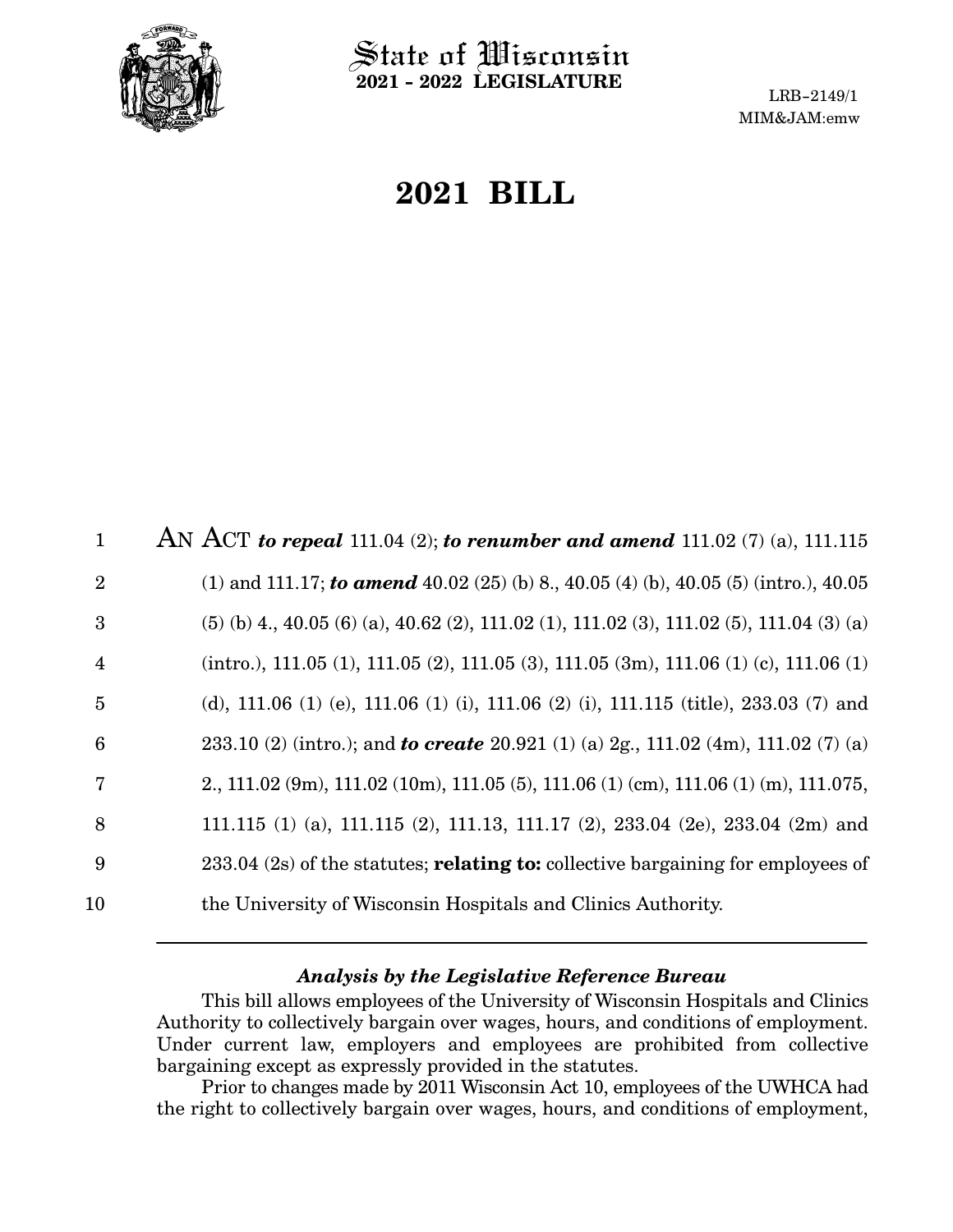## **BILL**

and UWHCA was required to bargain over those subjects. The bill restores those rights and also authorizes UWHCA employees to enter into maintenance of membership agreements.

Current right-to-work law prohibits a person from requiring, as a condition of obtaining or continuing employment, an individual to refrain or resign from membership in a labor organization, to become or remain a member of a labor organization, to pay dues or other charges to a labor organization, or to pay any other person an amount that is in place of dues or charges required of members of a labor organization. The bill removes these prohibitions with respect to employees of the UWHCA.

The bill also does the following:

1. Sets conditions under which the UWHCA may enter into an all-union agreement.

2. Provides that, when an all-union agreement between the UWHCA and the representative of a collective bargaining unit is in effect, it is not an unfair labor practice to deduct labor organization dues or assessments from an employee's earnings.

3. Sets conditions for the continuation or termination of all-union agreements, including that, if the Wisconsin Employment Relations Commission determines there is reasonable grounds to believe employees in an all-union agreement have changed their attitude about the agreement, WERC is required to conduct a referendum to determine whether the employees wish to continue the agreement. WERC is required to terminate an all-union agreement if it finds the union unreasonably refused to admit an employee into the union.

## *The people of the state of Wisconsin, represented in senate and assembly, do enact as follows:*

| $\mathbf{1}$   | <b>SECTION 1.</b> 20.921 (1) (a) 2g. of the statutes is created to read:             |
|----------------|--------------------------------------------------------------------------------------|
| $\overline{2}$ | $20.921(1)$ (a) 2g. If the employee is an employee of the University of Wisconsin    |
| 3              | Hospitals and Clinics Authority, payment of dues to employee organizations.          |
| $\overline{4}$ | <b>SECTION 2.</b> 40.02 (25) (b) 8. of the statutes is amended to read:              |
| $\overline{5}$ | $40.02$ (25) (b) 8. Any other state employee for whom coverage is authorized         |
| 6              | under a collective bargaining agreement pursuant to subch. Lor V of ch. 111 or under |
| 7              | s. 230.12 or 233.10.                                                                 |
| 8              | <b>SECTION 3.</b> 40.05 (4) (b) of the statutes is amended to read:                  |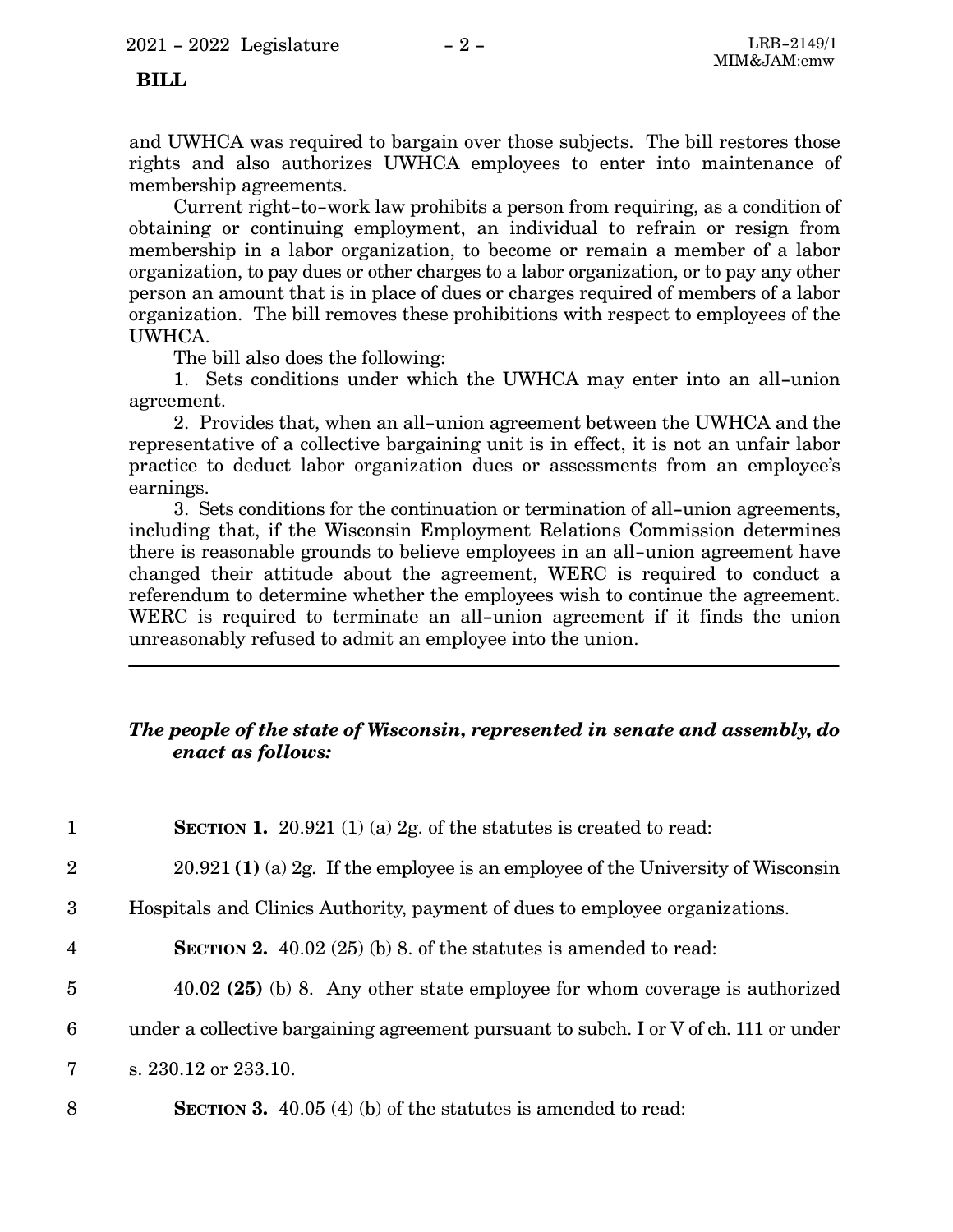$2021 - 2022$  Legislature  $-3 -$ 

40.05 **(4)** (b) Except as provided under pars. (bc) and (bp), accumulated unused sick leave under ss. 13.121 (4), 36.30, 230.35 (2), 233.10, 238.04 (8), and 757.02 (5) and subch.  $\underline{I}$  or V of ch. 111 of any eligible employee shall, at the time of death, upon qualifying for an immediate annuity or for a lump sum payment under s. 40.25 (1) or upon termination of creditable service and qualifying as an eligible employee under s. 40.02 (25) (b) 6. or 10., be converted, at the employee's highest basic pay rate he or she received while employed by the state, to credits for payment of health insurance premiums on behalf of the employee or the employee's surviving insured dependents. Any supplemental compensation that is paid to a state employee who is classified under the state classified civil service as a teacher, teacher supervisor, or education director for the employee's completion of educational courses that have been approved by the employee's employer is considered as part of the employee's basic pay for purposes of this paragraph. The full premium for any eligible employee who is insured at the time of retirement, or for the surviving insured dependents of an eligible employee who is deceased, shall be deducted from the credits until the credits are exhausted and paid from the account under s. 40.04 (10), and then deducted from annuity payments, if the annuity is sufficient. The department shall provide for the direct payment of premiums by the insured to the insurer if the premium to be withheld exceeds the annuity payment. Upon conversion of an employee's unused sick leave to credits under this paragraph or par. (bf), the employee or, if the employee is deceased, the employee's surviving insured dependents may initiate deductions from those credits or may elect to delay initiation of deductions from those credits, but only if the employee or surviving insured dependents are covered by a comparable health insurance plan or policy during the period beginning on the date of the conversion and ending on the date on 1 2 3 4 5 6 7 8 9 10 11 12 13 14 15 16 17 18 19 20 21 22 23 24 25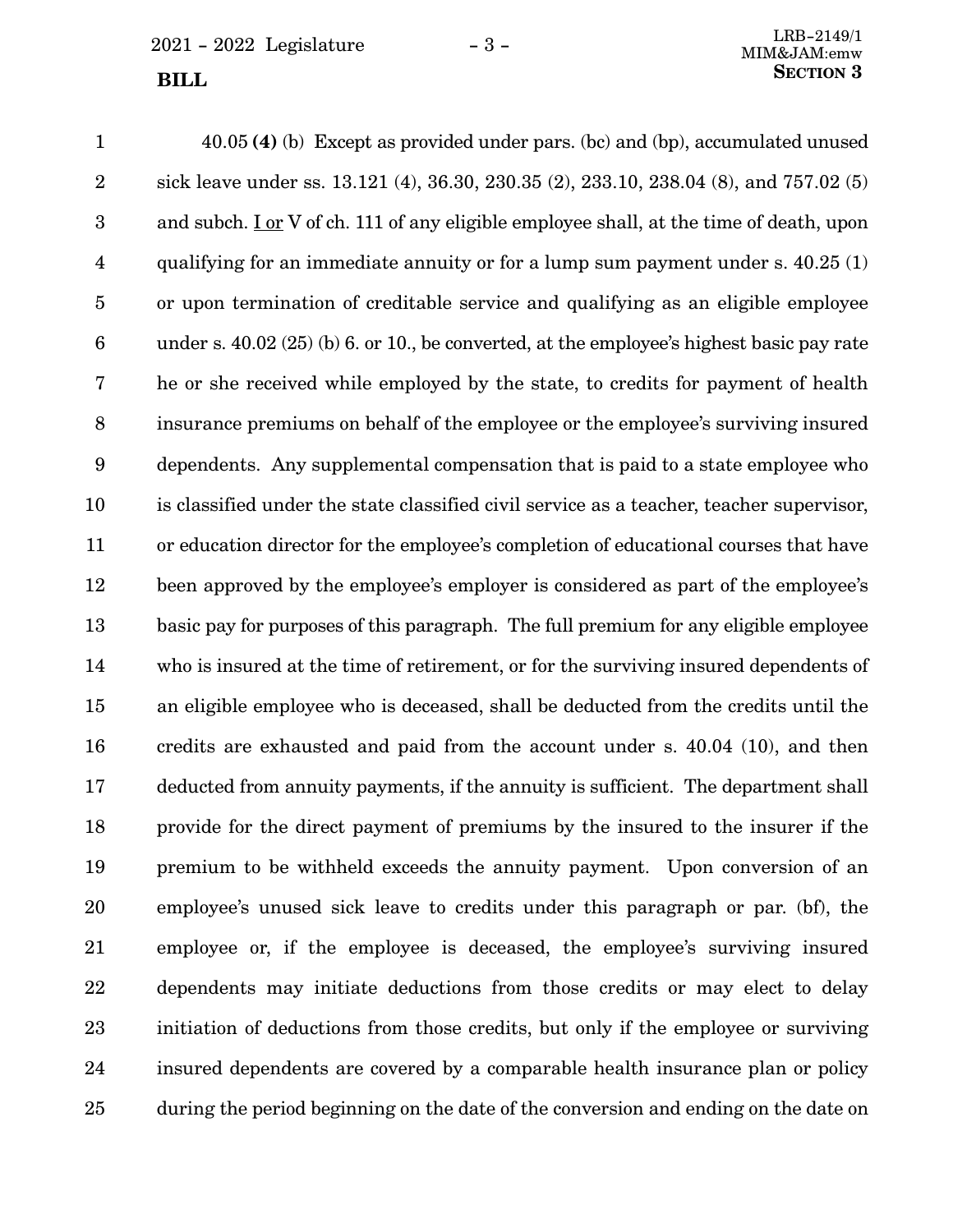| $\mathbf{1}$            | which the employee or surviving insured dependents later elect to initiate             |
|-------------------------|----------------------------------------------------------------------------------------|
| $\overline{2}$          | deductions from those credits. If an employee or an employee's surviving insured       |
| $\boldsymbol{3}$        | dependents elect to delay initiation of deductions from those credits, an employee or  |
| $\overline{\mathbf{4}}$ | the employee's surviving insured dependents may only later elect to initiate           |
| $\overline{5}$          | deductions from those credits during the annual enrollment period under par. (be).     |
| 6                       | A health insurance plan or policy is considered comparable if it provides hospital and |
| $\overline{7}$          | medical benefits that are substantially equivalent to the standard health insurance    |
| 8                       | plan established under s. 40.52 (1).                                                   |
| 9                       | <b>SECTION 4.</b> 40.05 (5) (intro.) of the statutes is amended to read:               |
| 10                      | 40.05 (5) INCOME CONTINUATION INSURANCE PREMIUMS. (intro.) For the income              |
| 11                      | continuation insurance provided under subch. V the employee shall pay the amount       |
| 12                      | remaining after the employer has contributed the following or, if different, the       |
| 13                      | amount determined under a collective bargaining agreement under subch. Lor V of        |
| 14                      | ch. 111 or s. 230.12 or 233.10:                                                        |
| 15                      | <b>SECTION 5.</b> 40.05 (5) (b) 4. of the statutes is amended to read:                 |
| 16                      | 40.05 (5) (b) 4. The accrual and crediting of sick leave shall be determined in        |

accordance with ss. 13.121 (4), 36.30, 230.35 (2), 233.10, 238.04 (8), and 757.02 (5) and subch. I or V of ch. 111. 17 18

19

**SECTION 6.** 40.05 (6) (a) of the statutes is amended to read:

40.05 **(6)** (a) Except as otherwise provided in accordance with a collective bargaining agreement under subch. Lor V of ch. 111 or s.  $230.12$  or  $233.10$ , each insured employee under the age of 70 and annuitant under the age of 65 shall pay for group life insurance coverage a sum, approved by the group insurance board, which shall not exceed 60 cents monthly for each \$1,000 of group life insurance, based upon the last amount of insurance in force during the month for which 20 21 22 23 24 25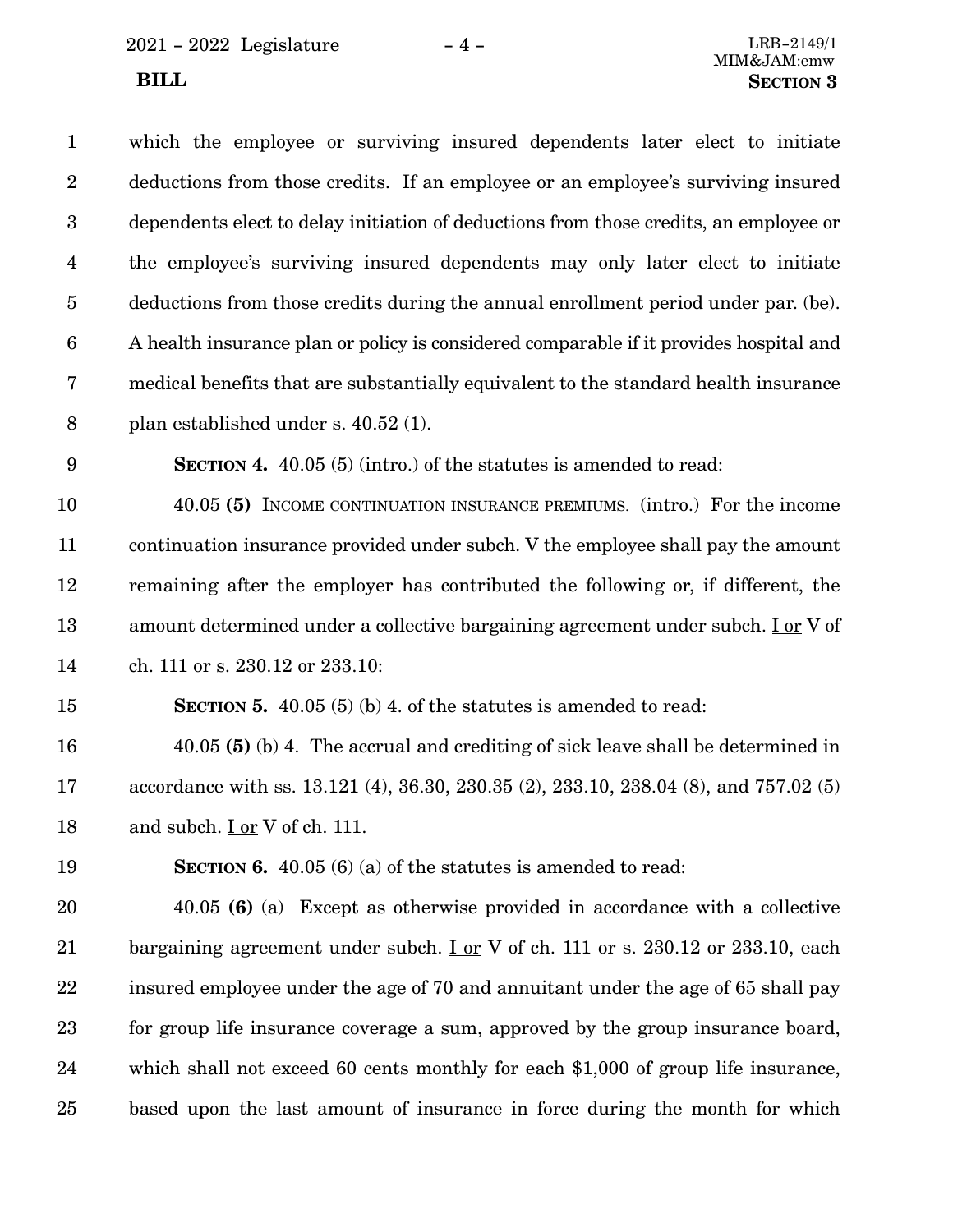$2021 - 2022$  Legislature  $-5 -$ 

# earnings are paid. The equivalent premium may be fixed by the group insurance board if the annual compensation is paid in other than 12 monthly installments. **SECTION 7.** 40.62 (2) of the statutes is amended to read:

40.62 **(2)** Sick leave accumulation shall be determined in accordance with rules of the department, any collective bargaining agreement under subch. I or V of ch. 111, and ss. 13.121 (4), 36.30, 49.825 (4) (d) and (5) (d), 49.826 (4) (d), 230.35 (2), 233.10, 4 5 6

238.04 (8), 757.02 (5) and 978.12 (3). 7

8

1

2

3

**SECTION 8.** 111.02 (1) of the statutes is amended to read:

111.02 **(1)** "All-union agreement" means an agreement between an employer other than the University of Wisconsin Hospitals and Clinics Authority and the representative of the employer's employees in a collective bargaining unit whereby all or any of the employees in such unit are required to be members of a single labor organization. 9 10 11 12 13

14

**SECTION 9.** 111.02 (3) of the statutes is amended to read:

111.02 **(3)** "Collective bargaining unit" means all of the employees of one employer, employed within the state, except as provided in s. 111.05 (5) and except that where a majority of the employees engaged in a single craft, division, department or plant have voted by secret ballot as provided in s. 111.05 (2) to constitute such group a separate bargaining unit they shall be so considered, but, in appropriate cases, and to aid in the more efficient administration of this subchapter, the commission may find, where agreeable to all parties affected in any way thereby, an industry, trade or business comprising more than one employer in an association in any geographical area to be a "collective bargaining unit". A collective bargaining unit thus established by the commission shall be subject to all rights by termination or modification given by this subchapter in reference to collective bargaining units 15 16 17 18 19 20 21 22 23 24 25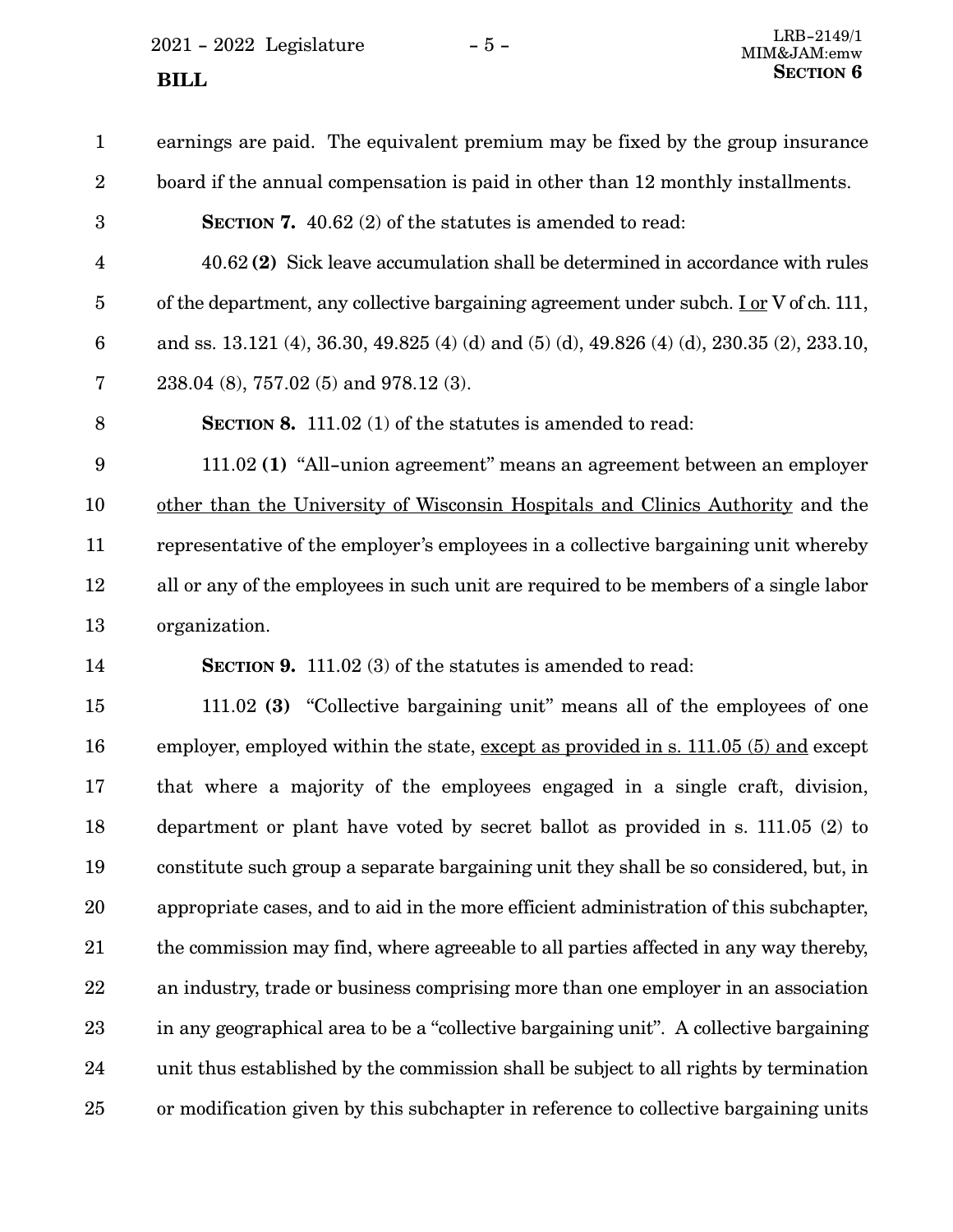2021 - 2022 Legislature - 6 - LRB-2149/1

otherwise established under this subchapter. Two or more collective bargaining units may bargain collectively through the same representative where a majority of the employees in each separate unit have voted by secret ballot as provided in s. 111.05 (2) so to do. 1 2 3 4

5

**SECTION 10.** 111.02 (4m) of the statutes is created to read:

111.02 **(4m)** "Confidential authorization card" means a signed card that employees of the University of Wisconsin Hospitals and Clinics Authority complete to indicate their preferences regarding collective bargaining. An employee's preferences indicated on the confidential authorization card shall be held confidential to only the employee and the commission in certifying results, as applicable. 6 7 8 9 10 11

12

**SECTION 11.** 111.02 (5) of the statutes is amended to read:

111.02 **(5)** The term "election" shall mean a proceeding in which the employees in a collective bargaining unit cast a secret ballot or submit a confidential authorization card for collective bargaining representatives or for any other purpose specified in this subchapter and shall include elections conducted by the commission, or, unless the context clearly indicates otherwise, by any tribunal having competent jurisdiction or whose jurisdiction was accepted by the parties. 13 14 15 16 17 18

**SECTION 12.** 111.02 (7) (a) of the statutes is renumbered 111.02 (7) (a) (intro.) and amended to read: 19 20

### 111.02 **(7)** (a) (intro.) "Employer" means a person who engages the services of an employee, and includes  $-a$  all of the following: 21 22

1. A person acting on behalf of an employer within the scope of his or her authority, express or implied. 23 24

**SECTION 13.** 111.02 (7) (a) 2. of the statutes is created to read: 25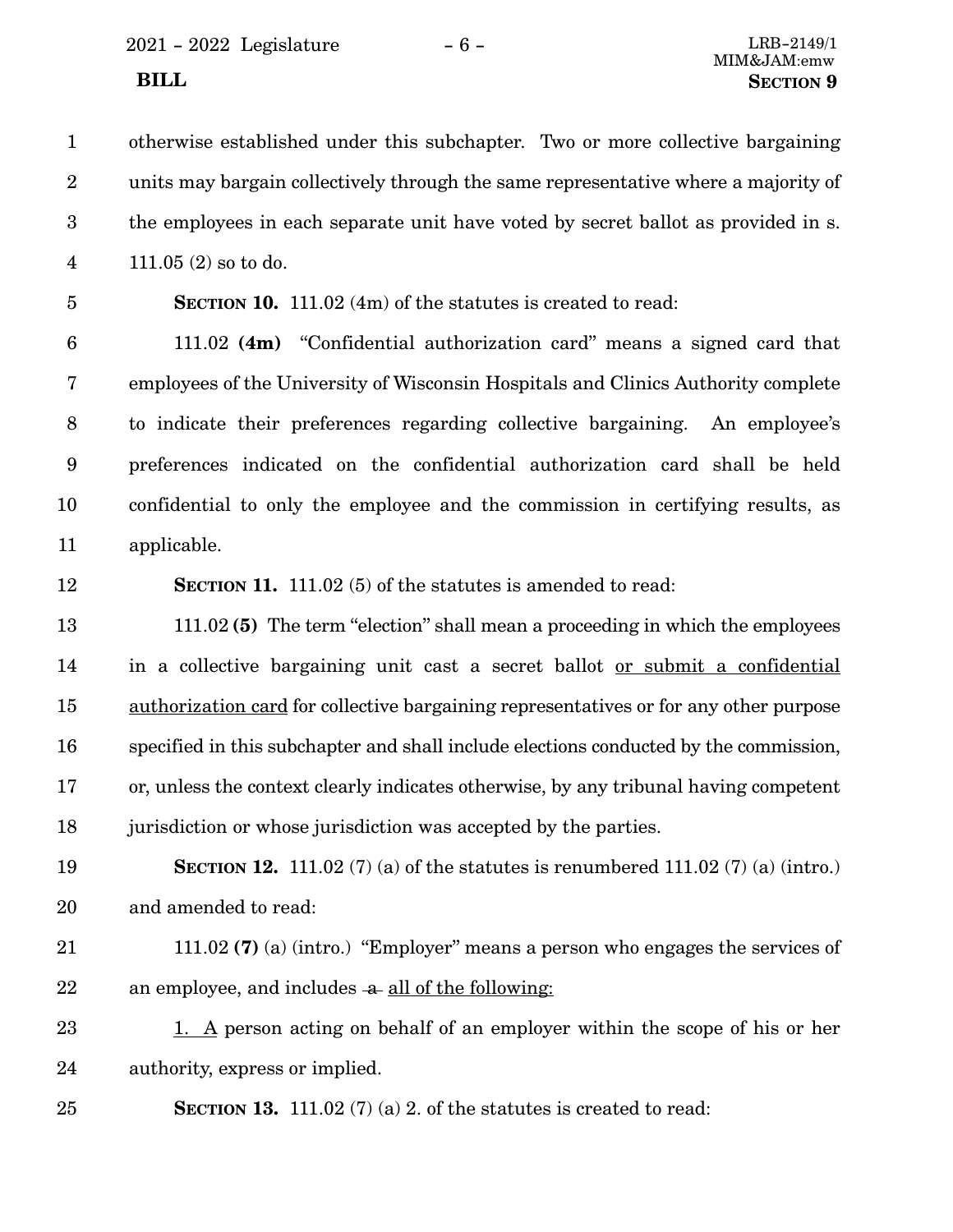| $\mathbf{1}$     | 111.02 $(7)$ (a) 2. The University of Wisconsin Hospitals and Clinics Authority.         |
|------------------|------------------------------------------------------------------------------------------|
| $\boldsymbol{2}$ | <b>SECTION 14.</b> 111.02 (9m) of the statutes is created to read:                       |
| 3                | 111.02 (9m) "Maintenance of membership agreement" means an agreement                     |
| 4                | under s. 111.13 (2).                                                                     |
| 5                | <b>SECTION 15.</b> 111.02 (10m) of the statutes is created to read:                      |
| $6\phantom{1}6$  | 111.02 (10m) "Referendum" means a proceeding conducted by the commission                 |
| 7                | in which employees of the University of Wisconsin Hospitals and Clinics Authority        |
| 8                | in a collective bargaining unit may cast a secret ballot on the question of directing    |
| $9\phantom{.0}$  | the labor organization and the employer to enter into a maintenance of membership        |
| 10               | agreement or to terminate such an agreement.                                             |
| 11               | SECTION 16. 111.04 $(2)$ of the statutes is repealed.                                    |
| 12               | <b>SECTION 17.</b> 111.04 (3) (a) (intro.) of the statutes is amended to read:           |
| 13               | 111.04 (3) (a) (intro.) No Except as provided in ss. $111.05$ (5), $111.075$ , and       |
| 14               | 111.13, no person may require, as a condition of obtaining or continuing employment,     |
| 15               | an individual to do any of the following:                                                |
| 16               | SECTION 18. 111.05 (1) of the statutes is amended to read:                               |
| 17               | 111.05 (1) Representatives chosen for the purposes of collective bargaining by           |
| 18               | a majority of the employees voting or, for employees of the University of Wisconsin      |
| 19               | <u>Hospitals and Clinics Authority, submitting confidential authorization cards</u> in a |
| 20               | collective bargaining unit shall be the exclusive representatives of all of the          |
| 21               | employees in such unit for the purposes of collective bargaining, provided that any      |
| 22               | individual employee or any minority group of employees in any collective bargaining      |
| 23               | unit shall have the right at any time to present grievances to their employer in person  |
| 24               | or through representatives of their own choosing, and the employer shall confer with     |
| 25               | them in relation thereto.                                                                |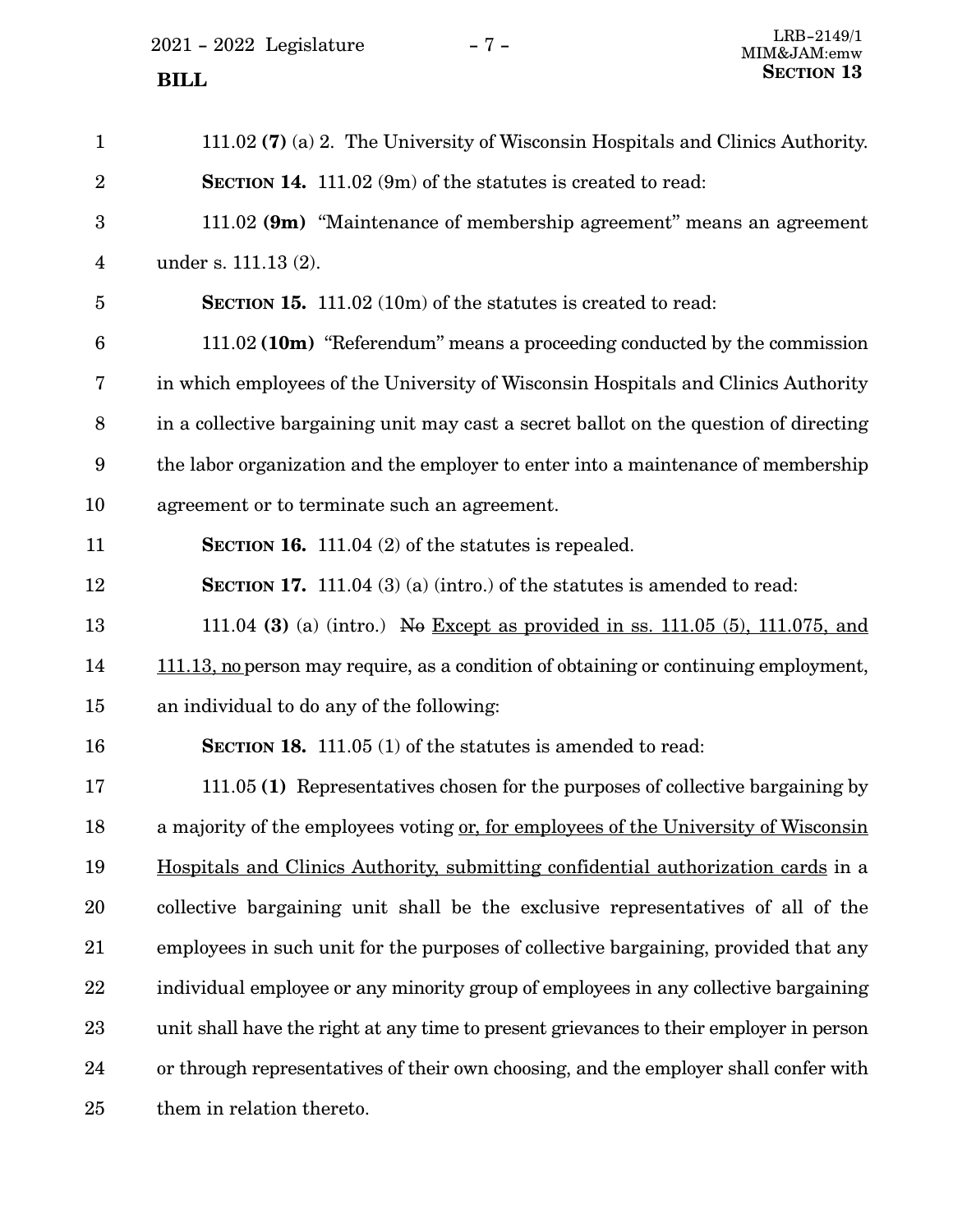2021 - 2022 Legislature - 8 - LRB-2149/1

**SECTION 19.** 111.05 (2) of the statutes is amended to read: 1

111.05 **(2)** Whenever Except as provided in sub. (5), whenever a question arises concerning the determination of a collective bargaining unit, it shall be determined by secret ballot, and the commission, upon request, shall cause the ballot to be taken in such manner as to show separately the wishes of the employees in any craft, division, department or plant as to the determination of the collective bargaining unit. 2 3 4 5 6 7

8

**SECTION 20.** 111.05 (3) of the statutes is amended to read:

111.05 **(3)** Whenever a question arises concerning the representation of employees in a collective bargaining unit the commission shall determine the representatives thereof by taking a secret ballot of employees or, for employees of the University of Wisconsin Hospitals and Clinics Authority, by collecting confidential authorization cards and certifying in writing the results thereof to the interested parties and to their employer or employers. There shall be included on any ballot or confidential authorization card for the election of representatives the names of all persons submitted by an employee or group of employees participating in the election, except that the commission may, in its discretion, exclude from the ballot or confidential authorization card a person who, at the time of the election, stands deprived of the person's rights under this subchapter by reason of a prior adjudication of the person's having engaged in an unfair labor practice. The ballot or confidential authorization card shall be so prepared as to permit of a vote against representation by anyone named on the ballot or confidential authorization card. The commission's certification of the results of any election shall be conclusive as to the findings included therein unless reviewed in the same manner as provided by s. 111.07 (8) for review of orders of the commission. 9 10 11 12 13 14 15 16 17 18 19 20 21 22 23 24 25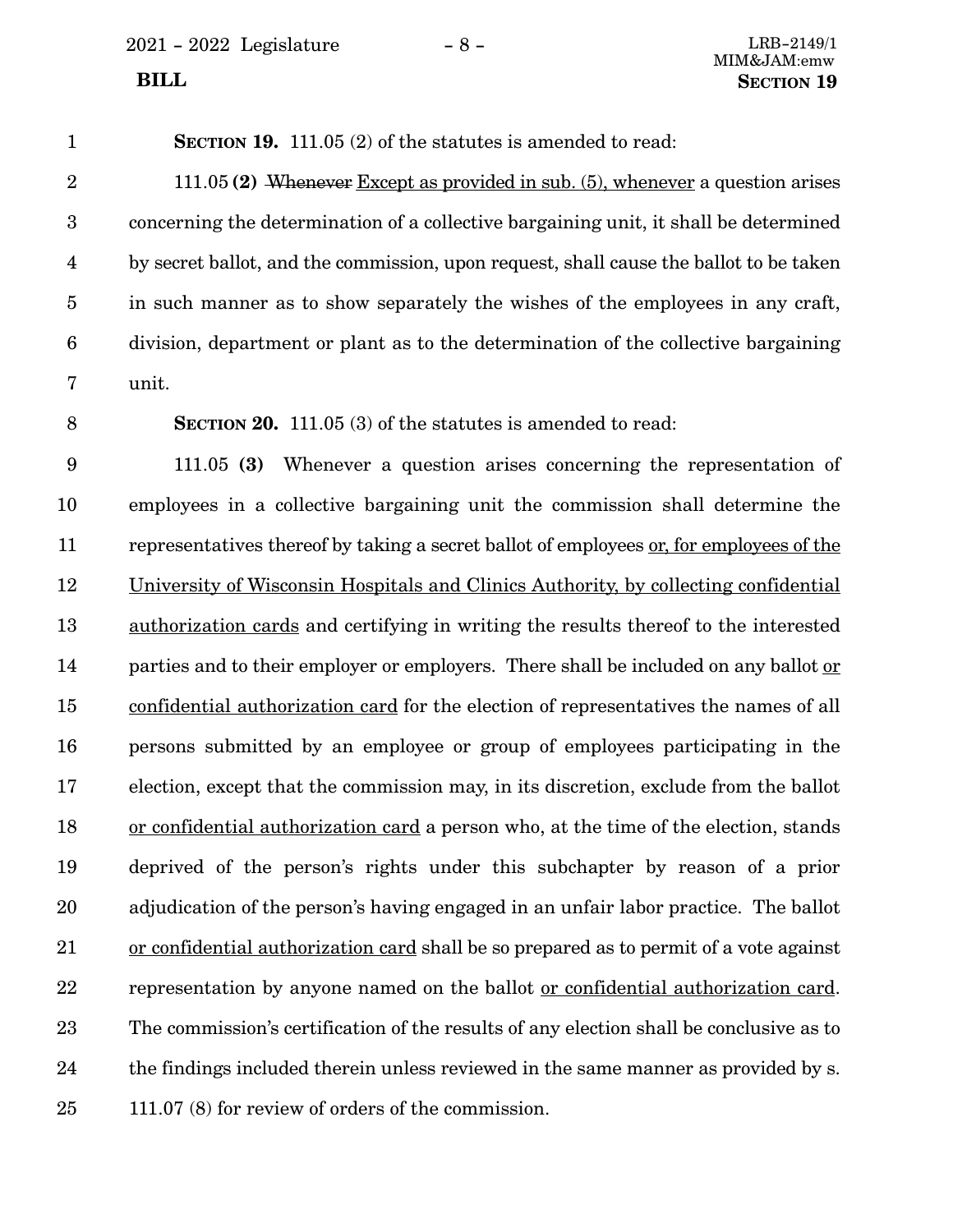$2021 - 2022$  Legislature  $-9 -$ <br>MIM&JAM·emw

| $\mathbf{1}$            | <b>SECTION 21.</b> 111.05 (3m) of the statutes is amended to read:                         |
|-------------------------|--------------------------------------------------------------------------------------------|
| $\overline{2}$          | 111.05 $(3m)$ Whenever an election has been conducted pursuant to sub. (3) in              |
| $\boldsymbol{3}$        | which the name of more than one proposed representative appears on the ballot or           |
| $\overline{\mathbf{4}}$ | confidential authorization card and results in no conclusion, the commission may, in       |
| $\overline{5}$          | its discretion, if requested by any party to the proceeding within 30 days from the        |
| $\boldsymbol{6}$        | date of the certification of the results of such election, conduct a runoff election. In   |
| 7                       | such runoff election, the commission may drop from the ballot <u>or confidential</u>       |
| $\, 8$                  | <u>authorization card</u> the name of the representative that received the least number of |
| 9                       | votes at the original election, or the privilege of voting against any representative      |
| 10                      | when the least number of votes cast at the first election was against representation       |
| 11                      | by any named representative.                                                               |
| 12                      | <b>SECTION 22.</b> 111.05 (5) of the statutes is created to read:                          |
| 13                      | 111.05 (5) (a) 1. Collective bargaining units for representation of the employees          |
| 14                      | of the University of Wisconsin Hospitals and Clinics Authority shall include one unit      |
| 15                      | for employees engaged in each of the following functions:                                  |
| 16                      | a. Clerical and related.                                                                   |
| 17                      | b. Blue collar and nonbuilding trades.                                                     |
| 18                      | c. Building trades crafts.                                                                 |
| 19                      | d. Security and public safety.                                                             |
| 20                      | e. Technical.                                                                              |
| 21                      | f. Fiscal and staff services.                                                              |
| 22                      | g. Patient care.                                                                           |
| 23                      | h. Science.                                                                                |
| 24                      | Collective bargaining units for representation of the employees of the<br>2.               |
| 25                      | University of Wisconsin Hospitals and Clinics Authority who are engaged in a               |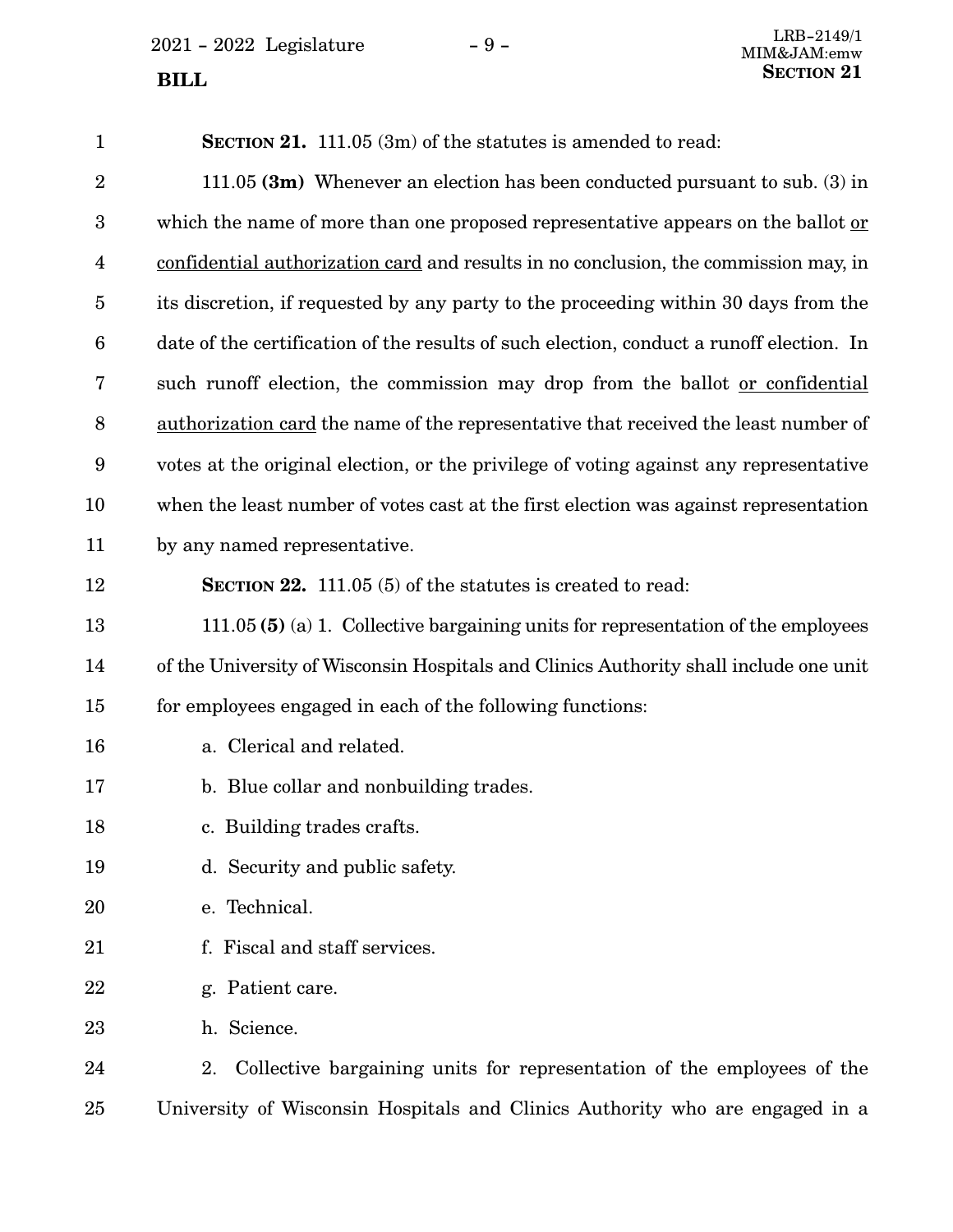2021 - 2022 Legislature - 10 - LRB-2149/1

function not specified in subd. 1. shall be determined in the manner provided in this section. The creation of any collective bargaining unit for the employees is subject to approval of the commission. The commission may not allow fragmentation of the collective bargaining units or creation of any collective bargaining unit that is too small to provide adequate representation of employees. In approving the collective bargaining units, the commission shall give primary consideration to the authority's need to fulfill its statutory obligation. 1 2 3 4 5 6 7

(b) If a single representative is certified to represent more than one of the collective bargaining units specified in par. (a) 1. or 2., that representative and the University of Wisconsin Hospitals and Clinics Authority may jointly agree to combine the collective bargaining units, subject to the right of the employees in any of the collective bargaining units that were combined to petition for a card collection under sub. (3). An agreement under this paragraph is effective upon written notice of the agreement by the parties to the commission and terminates upon written notice of the termination by the parties to the commission or upon decertification of the representative entering into the agreement as representative of one of the combined collective bargaining units, whichever occurs first. 8 9 10 11 12 13 14 15 16 17

(c) The commission shall establish a procedure whereby employees of the University of Wisconsin Hospitals and Clinics Authority may determine whether to form themselves into collective bargaining units under par. (a) 1. or 2. by confidential authorization cards in lieu of secret ballots. The procedure shall provide that once a majority of employees have indicated their preference on the confidential authorization cards to form themselves into a collective bargaining unit under par. (a) 1. or 2., the collective bargaining unit is established. The procedure shall provide all of the following: 18 19 20 21 22 23 24 25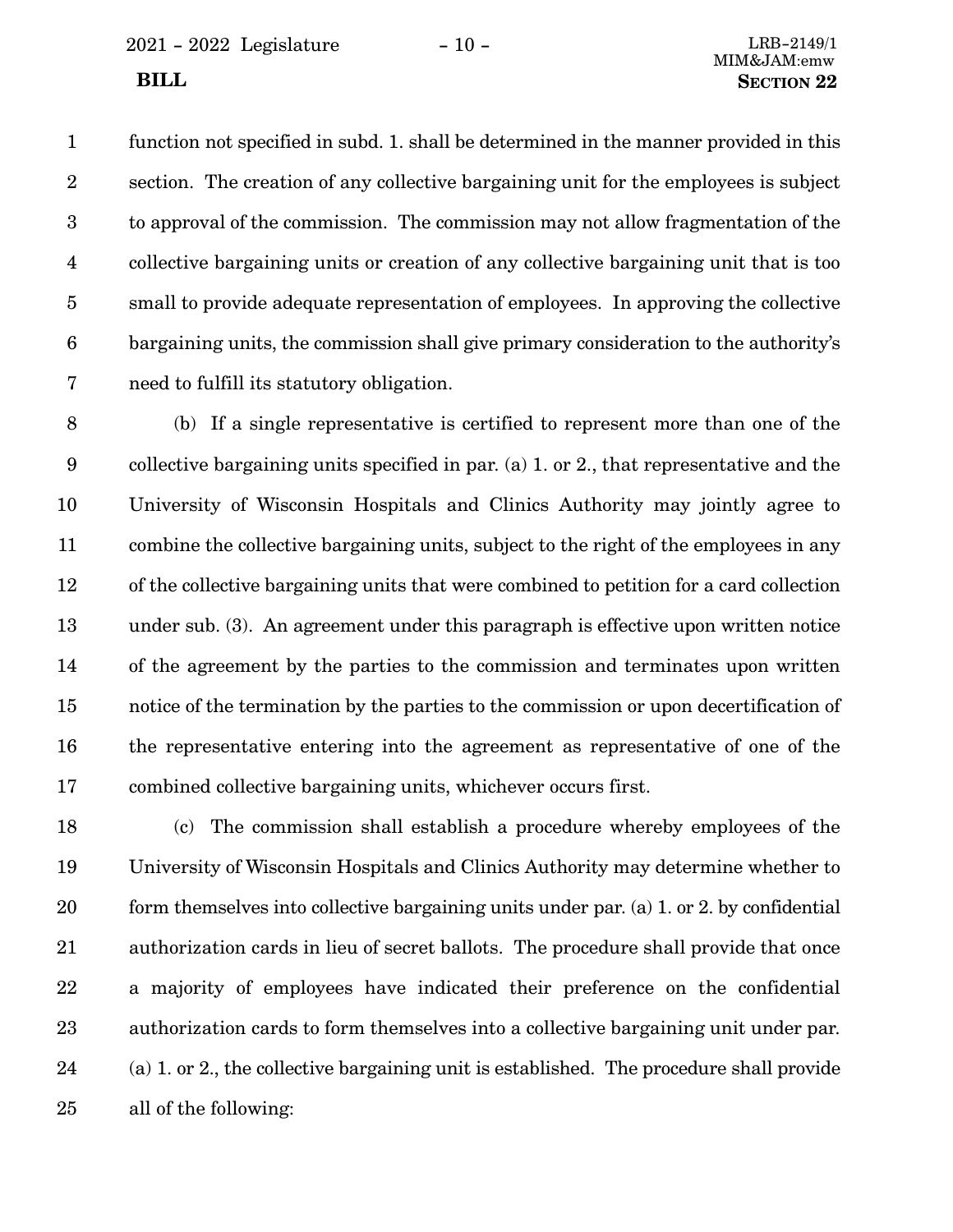$2021 - 2022$  Legislature  $-11 -$ **SECTION** 22

1. A review of the confidential authorization cards submitted in support of a claim to represent a majority of the employees of a collective bargaining unit. 2. A comparison of the employee list provided by the University of Wisconsin Hospitals and Clinics Authority to the commission and to the collective bargaining unit under s. 233.04 (2m) at least 7 days before the scheduled count of the confidential authorization cards. (d) If a majority of the employees under par. (c) have designated a representative as their collective bargaining unit representative, the commission shall certify that representative of the collective bargaining unit. **SECTION 23.** 111.06 (1) (c) of the statutes is amended to read: 111.06 **(1)** (c) To encourage or discourage membership in any labor organization, employee agency, committee, association, or representation plan by discrimination in regard to hiring, tenure, or other terms or conditions of employment in a collective bargaining unit where an all-union agreement or maintenance of membership agreement is in effect as provided in s. 111.13. **SECTION 24.** 111.06 (1) (cm) of the statutes is created to read: 111.06 **(1)** (cm) To explicitly or implicitly encourage or discourage membership in a collective bargaining unit that represents employees of the University of Wisconsin Hospitals and Clinics Authority. It is not an unfair labor practice for the University of Wisconsin Hospitals and Clinics Authority and a collective bargaining unit that represents employees of the University of Wisconsin Hospitals and Clinics Authority to issue joint statements regarding collective bargaining activities of the authority and the representatives. 1 2 3 4 5 6 7 8 9 10 11 12 13 14 15 16 17 18 19 20 21 22 23

**SECTION 25.** 111.06 (1) (d) of the statutes is amended to read: 24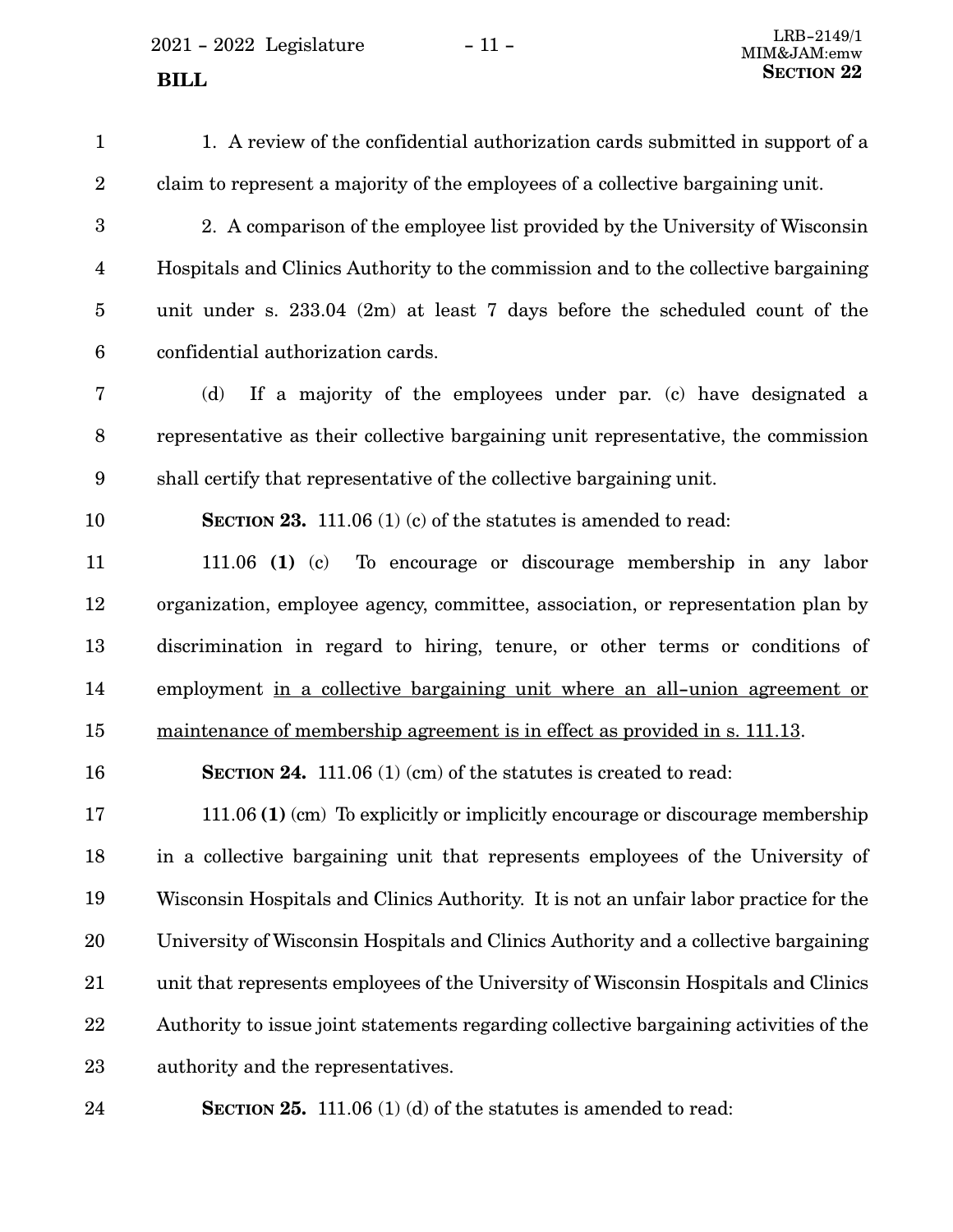$2021 - 2022$  Legislature  $-12 -$  LRB-2149/1

| $\mathbf{1}$            | 111.06 (1) (d) To refuse to bargain collectively with the representative of a           |
|-------------------------|-----------------------------------------------------------------------------------------|
| $\boldsymbol{2}$        | majority of the employer's employees in any collective bargaining unit with respect     |
| $\boldsymbol{3}$        | to representation or terms and conditions of employment, except as provided under       |
| $\overline{\mathbf{4}}$ | ss. $111.05$ (5) and $111.17$ (2), provided, however, that where an employer files with |
| $\overline{5}$          | the commission a petition requesting a determination as to majority representation,     |
| $\boldsymbol{6}$        | the employer shall not be deemed to have refused to bargain until an election has       |
| 7                       | been held and the result thereof has been certified to the employer by the              |
| $\, 8$                  | commission.                                                                             |
| $\boldsymbol{9}$        | <b>SECTION 26.</b> 111.06 (1) (e) of the statutes is amended to read:                   |
| 10                      | 111.06 (1) (e) To bargain collectively with the representatives of less than a          |
| 11                      | majority of the employer's employees in a collective bargaining unit, or, except as     |
| 12                      | provided in s. 111.13, to enter into an all-union agreement.                            |
| 13                      | SECTION 27. 111.06 (1) (i) of the statutes is amended to read:                          |
| 14                      | 111.06 (1) (i) To deduct labor organization dues or assessments from an                 |
| 15                      | employee's earnings, unless the employer has been presented with an individual          |
| 16                      | order therefor, signed by the employee personally, and terminable by the employee       |
| 17                      | giving to the employer at least 30 days' written notice of the termination or unless    |
| 18                      | there is an all-union agreement or maintenance of membership agreement in effect        |
| 19                      | as provided in s. 111.13. This paragraph applies to the extent permitted allowed        |
| 20                      | under federal law.                                                                      |
| 21                      | <b>SECTION 28.</b> 111.06 (1) (m) of the statures is created to read:                   |
| 22                      | 111.06 (1) (m) To fail to give the notice of intention to engage in a lockout           |
| 23                      | provided in s. $111.115(2)$ .                                                           |
| 24                      | <b>SECTION 29.</b> 111.06 (2) (i) of the statutes is amended to read:                   |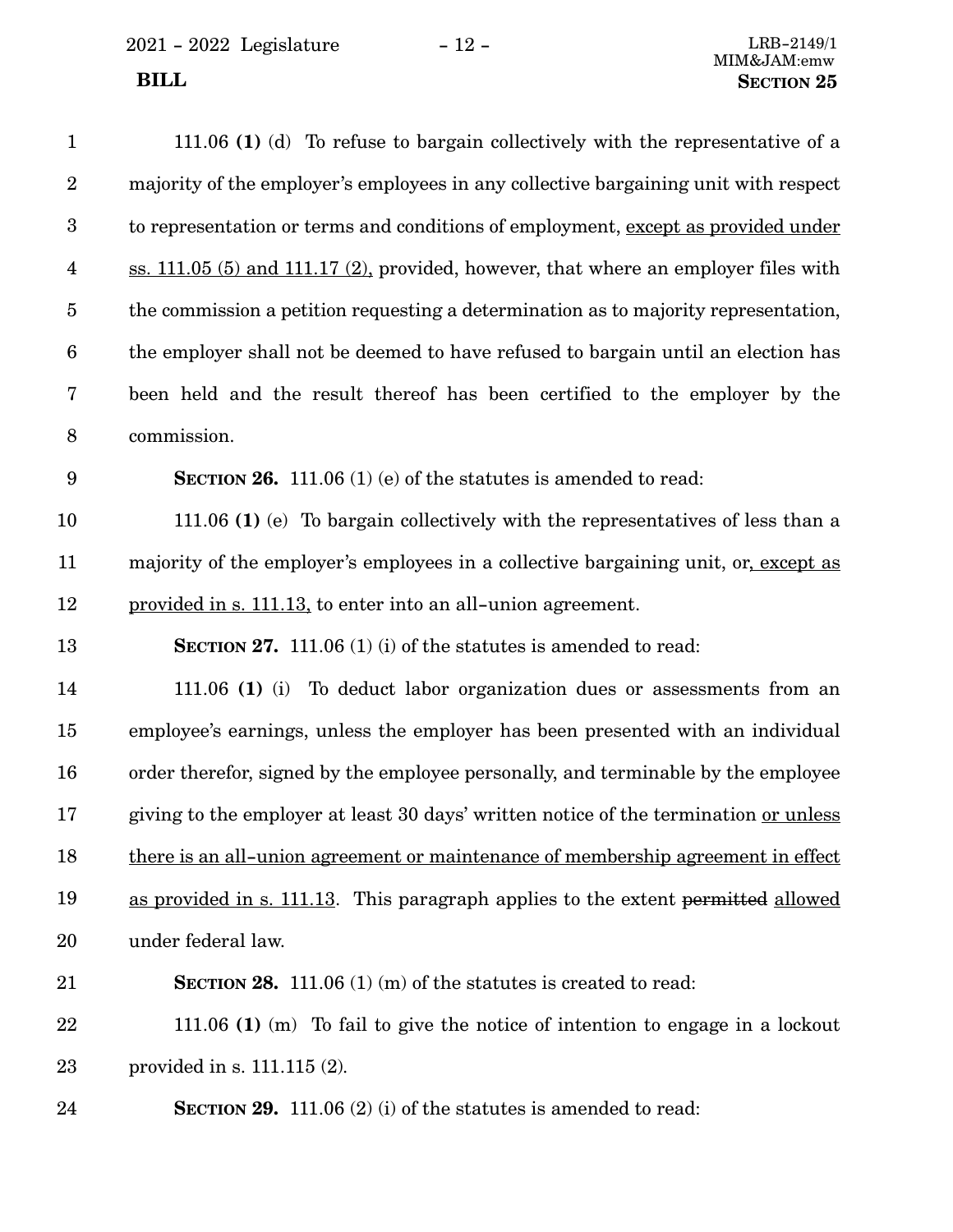$2021 - 2022$  Legislature  $-13 -$ 

111.06 **(2)** (i) To fail to give the notice of intention to engage in a strike provided in s.  $111.115 (2)$  or (3). 1 2

**SECTION 30.** 111.075 of the statutes is created to read:

4

5

6

3

**111.075 Maintenance of membership agreements. (1)** This section only applies to collective bargaining units comprised of employees of the University of Wisconsin Hospitals and Clinics Authority.

**(1m)** (a) No maintenance of membership agreement may become effective unless authorized by a referendum. The commission shall order a referendum whenever it receives a petition supported by proof that at least 30 percent of the employees in a collective bargaining unit desire that a maintenance of membership agreement be entered into between the employer and a labor organization. A petition may specify that a referendum is requested on a maintenance of membership agreement only, in which case the ballot is limited to that question. 7 8 9 10 11 12 13

(b) For a maintenance of membership agreement to be authorized, at least a majority of the eligible employees voting in a referendum must vote in favor of the agreement. 14 15 16

(c) If a maintenance of membership agreement is authorized in a referendum, the employer shall enter into an agreement with the labor organization named on the ballot in the referendum. Each maintenance of membership agreement must contain a provision requiring the employer to deduct the amount of dues as certified by the labor organization from the earnings of the employees affected by the agreement and to pay the amount deducted to the labor organization. Unless the parties agree to an earlier date, the agreement takes effect 60 days after the commission certifies that the referendum vote authorized the agreement. The employer is held harmless against any claims, demands, suits, and other forms of 17 18 19 20 21 22 23 24 25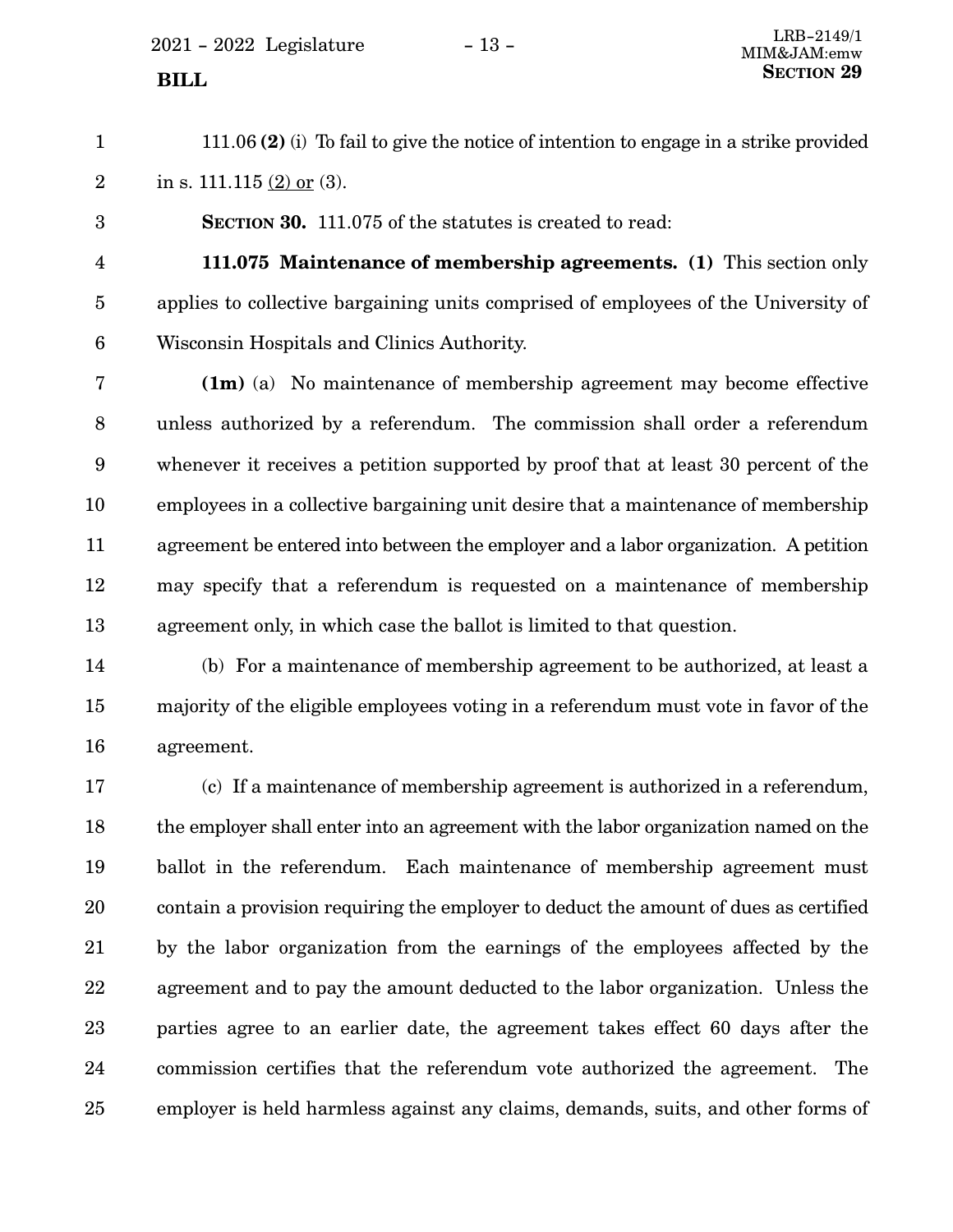liability made by employees or local labor organizations that may arise for actions taken by the employer in compliance with this section. All lawful claims, demands, suits, and other forms of liability are the responsibility of the labor organization entering into the agreement. 1 2 3 4

(d) Under each maintenance of membership agreement, an employee who has religious convictions against dues payments to a labor organization based on teachings or tenets of a church or religious body of which he or she is a member shall, upon request to the labor organization, have his or her dues paid to a charity mutually agreed upon by the employee and the labor organization. Any dispute concerning this paragraph may be submitted to the commission for adjudication. 5 6 7 8 9 10

**(2)** (a) A maintenance of membership agreement, once authorized, continues in effect, subject to the right of the employer or labor organization to petition the commission to conduct a new referendum. The commission shall conduct a new referendum whenever it receives a petition supported by proof that at least 30 percent of the employees in a collective bargaining unit desire that the maintenance of membership agreement be discontinued. If, in the referendum, a number that is at least the percentage of eligible voting employees required for initial authorization approve the continuance of the maintenance of membership agreement, the membership is continued in effect, subject to the right of the employer or labor organization to initiate a further vote using the procedure in this subsection. If the continuation of the agreement is not supported in the referendum, the agreement terminates when the collective bargaining agreement terminates or one year from the date of the certification of the results of the referendum, whichever is earlier. 11 12 13 14 15 16 17 18 19 20 21 22 23

(b) The commission shall suspend any maintenance of membership agreement upon conditions and for the time as the commission decides if the commissioner finds 24 25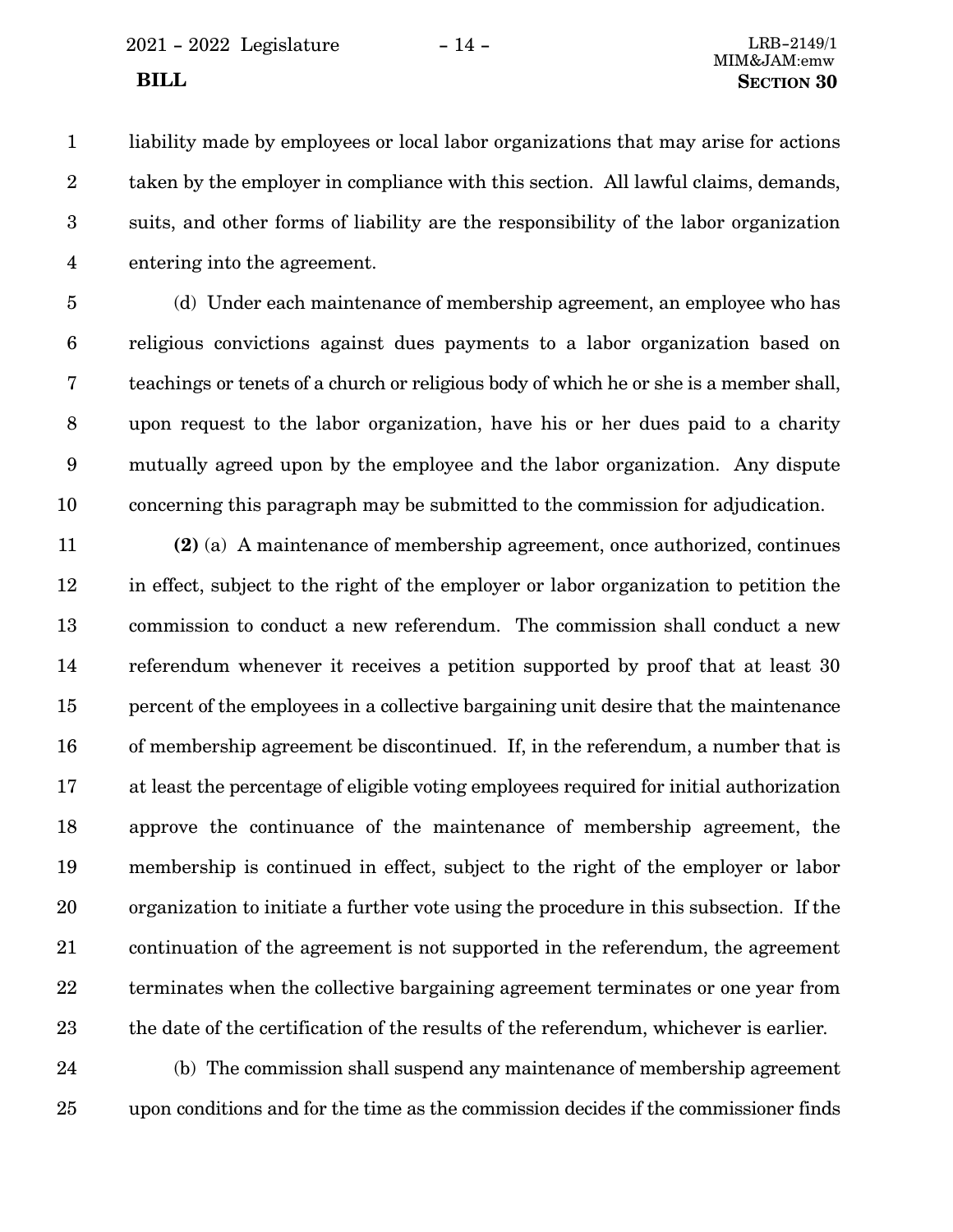that the labor organization has refused on the basis of race, color, sexual orientation, or creed, to receive as a member any employee in the collective bargaining unit involved, and the agreement is subject to the findings and the orders of the commission. Any party to the agreement or any employee covered by the agreement may come before the commission, as provided in s. 111.07, and petition the commission to make a finding. 1 2 3 4 5 6

**(3)** A stipulation for a referendum executed by an employer and a labor organization may not be filed until after the representation election has been held and the results certified. 7 8 9

**(4)** The commission may, under rules adopted for that purpose, appoint as its agent an official of the University of Wisconsin Hospitals and Clinics Authority to conduct the referenda provided for in this section. 10 11 12

**SECTION 31.** 111.115 (title) of the statutes is amended to read: 13

**111.115** (title) **Notice of certain proposed lockouts or strikes.** 14

**SECTION 32.** 111.115 (1) of the statutes is renumbered 111.115 (1) (intro.) and amended to read: 15 16

111.115 **(1)** (intro.) In this section, "strike": 17

(b) "Strike" includes any concerted stoppage of work by employees, and any concerted slowdown or other concerted interruption of operations or services by employees, or any concerted refusal of employees to work or perform their usual duties as employees, for the purpose of enforcing demands upon an employer. 18 19 20 21

**SECTION 33.** 111.115 (1) (a) of the statutes is created to read: 22

111.115 **(1)** (a) "Lockout" means the barring of one or more employees from their employment in an establishment by an employer as a part of a labor dispute, which is not directly subsequent to a strike or other job action of a labor organization or 23 24 25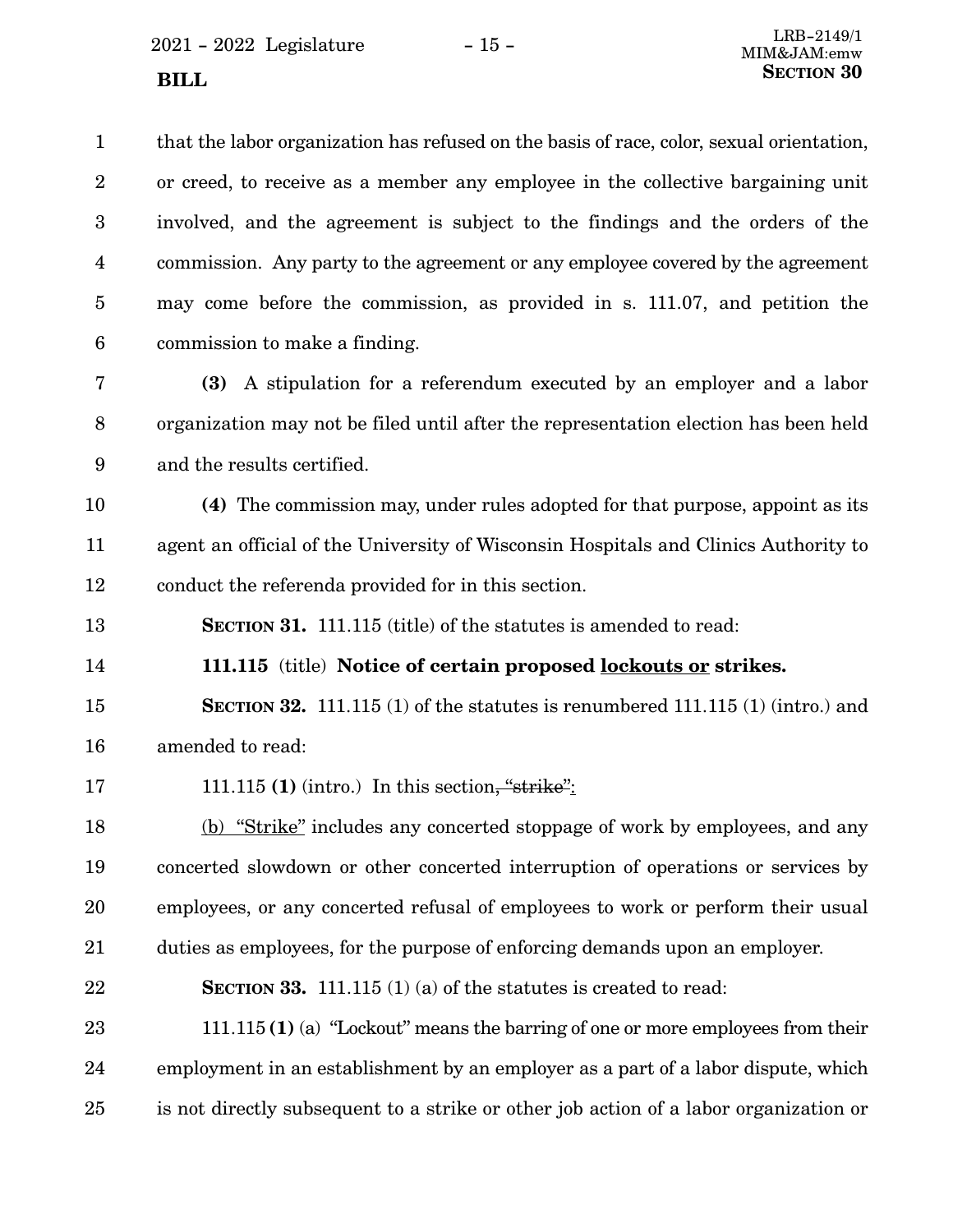group of employees of the employer or which continues or occurs after the termination of a strike or other job action of a labor organization or group of employees of the employer. 1 2 3

**SECTION** 34. 111.115 (2) of the statutes is created to read:

111.115 **(2)** If no collective bargaining agreement is in effect between the University of Wisconsin Hospitals and Clinics Authority and the certified representative of employees of that authority in a collective bargaining unit, the employer may not engage in a lockout affecting employees in that collective bargaining unit without first giving 10 days' written notice to the representative of its intention to engage in a lockout, and the representative may not engage in a strike without first giving 10 days' written notice to the employer of its intention to engage in a strike. 5 6 7 8 9 10 11 12

13

4

**SECTION 35.** 111.13 of the statutes is created to read:

**111.13 All-union agreements and maintenance of membership agreements.** (1) (a) This section only applies to collective bargaining units comprised of employees of the University of Wisconsin Hospitals and Clinics Authority. 14 15 16 17

(b) An employer may enter into an all-union agreement with the voluntarily recognized representative of the employees in a collective bargaining unit where at least a majority of the employees voting have voted affirmatively, by secret ballot, in favor of an all-union agreement in a referendum conducted by the commission, except that, if the bargaining representative has been certified by either the commission or the national labor relations board as the result of a representation election, no referendum is required to authorize the entry into an all-union agreement. 18 19 20 21 22 23 24 25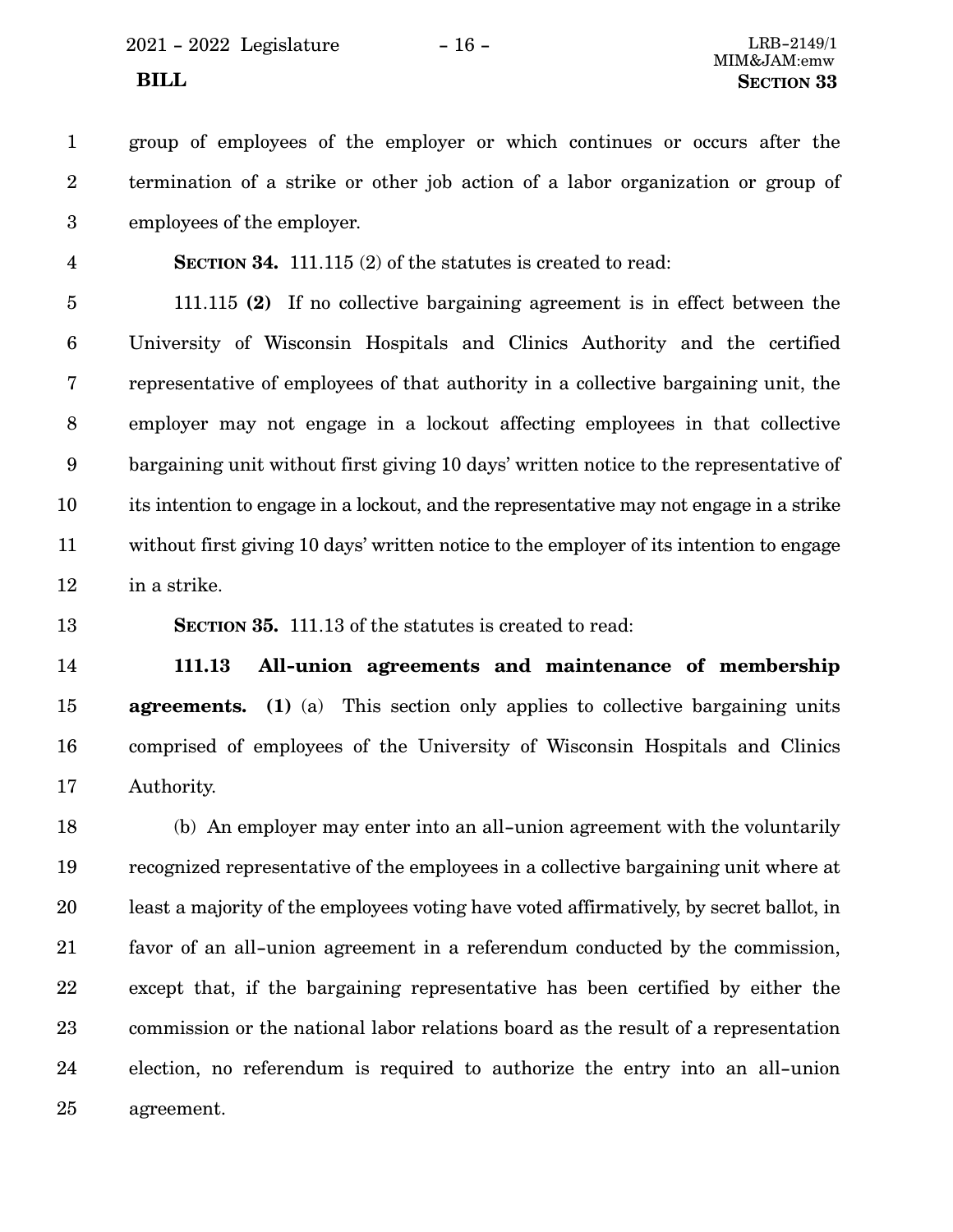(c) An all-union agreement remains in force, subject to the right of either party to the agreement to petition the commission to conduct a new referendum. If the commission receives a petition and subsequently determines that there are reasonable grounds to believe that the employees concerned have changed their attitude toward the all-union agreement, the commission shall conduct a referendum. If, in the referendum, the support for the continuance of the all-union agreement is at least equal to the support needed for initial authorization, the agreement remains in force, subject to the right to petition for a further vote under this paragraph. If the support for the continuance of the all-union agreement is less than the support needed for initial authorization, the agreement is terminated at the termination of the contract of which it is a part or at the end of one year from the date of the commission's announcement of the referendum results, whichever is earlier. The commission shall terminate any all-union agreement whenever it finds that the labor organization involved has unreasonably refused to receive as a member any employee of such employer, and each all-union agreement is subject to the duty of the commission. Any interested person may come before the commission as provided in s. 111.07 and ask performance of this duty. 1 2 3 4 5 6 7 8 9 10 11 12 13 14 15 16 17

**(2)** The University of Wisconsin Hospitals and Clinics Authority and a labor organization representing employees of that authority may enter into a maintenance of membership agreement that requires that all of the employees have dues deducted under s. 20.921 (1) or 111.06 (1) (i). Employees whose dues are being deducted from earnings at the time the agreement takes effect shall continue to have dues deducted for the duration of the agreement. Employees who are hired on or after the effective date of the agreement shall have dues deducted upon hiring for the duration of the agreement. 18 19 20 21 22 23 24 25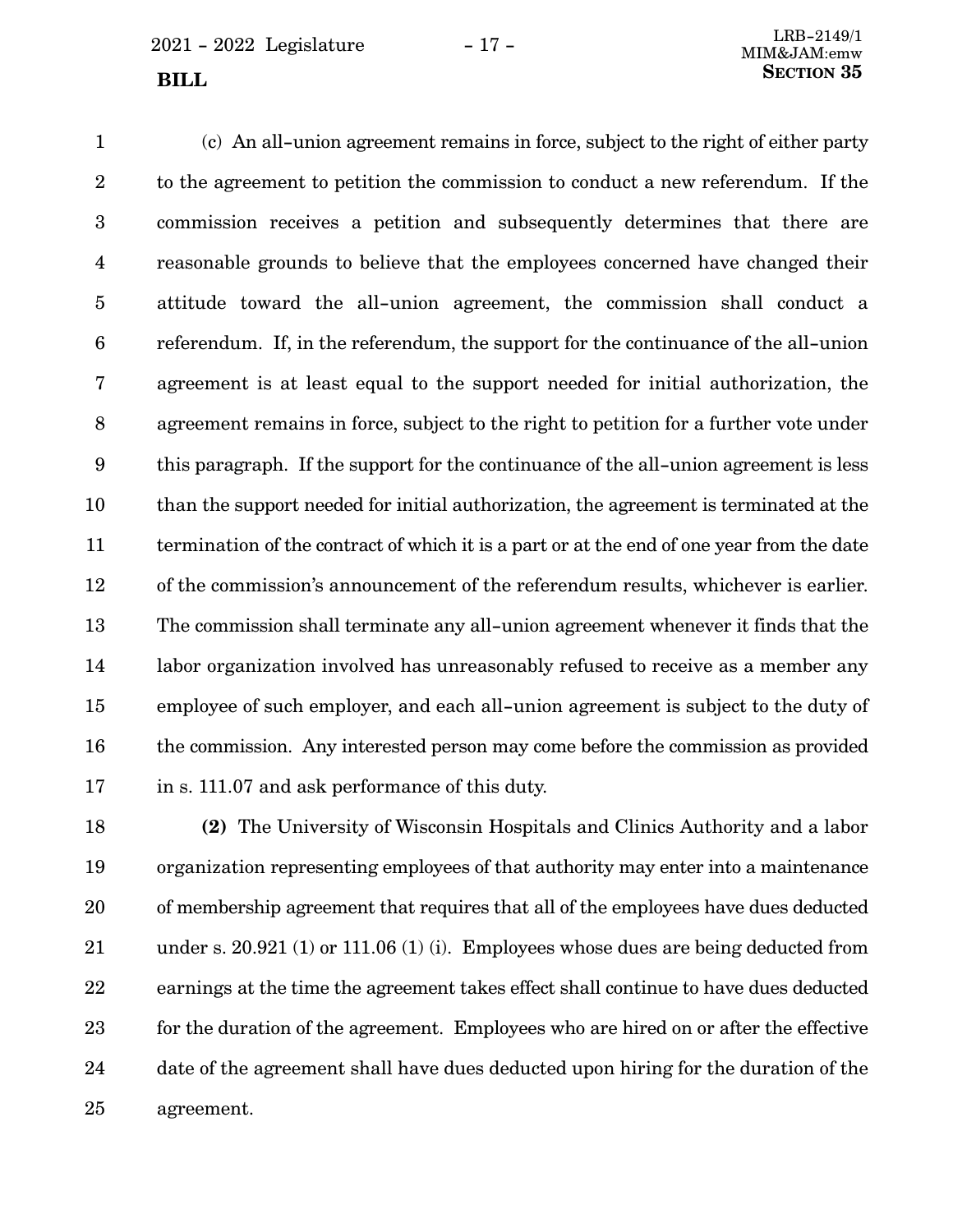- **SECTION 36.** 111.17 of the statutes is renumbered 111.17 (intro.) and amended to read: 1 2
- **111.17 Conflict of provisions; effect.** (intro.) Wherever the application of the provisions of other statutes or laws conflict with the application of the provisions of this subchapter, this subchapter shall prevail, except that in: 3 4 5
- (1) In any situation where the provisions of this subchapter cannot be validly enforced the provisions of such other statutes or laws shall apply. 6 7
- **SECTION 37.** 111.17 (2) of the statutes is created to read: 8

111.17 **(2)** All fringe benefits authorized or required to be provided by the University of Wisconsin Hospitals and Clinics Authority to its employees under ch. 40 shall be governed exclusively by ch. 40, except that where any provision of ch. 40 specifically allows a collective bargaining agreement under this subchapter to govern the eligibility for or the application, cost, or terms of a fringe benefit under ch. 40, or provides that the eligibility for or the application, cost, or terms of a fringe benefit under ch. 40 shall be governed by a collective bargaining agreement under this subchapter, a collective bargaining agreement may contain a provision so governing and the provision supersedes any provision of ch. 40 with respect to the employees to whom the agreement applies. The employer is prohibited from engaging in collective bargaining concerning any matter governed exclusively by ch. 40 under this subsection. 9 10 11 12 13 14 15 16 17 18 19 20

21

**SECTION 38.** 233.03 (7) of the statutes is amended to read:

233.03 **(7)** Subject to s. 233.10 and ch. 40 and 1995 Wisconsin Act 27, section 9159 (4), and the duty to engage in collective bargaining with employees in a collective bargaining unit for which a representative is certified under subch. I of ch. 111, employ any agent, employee or special advisor that the authority finds 22 23 24 25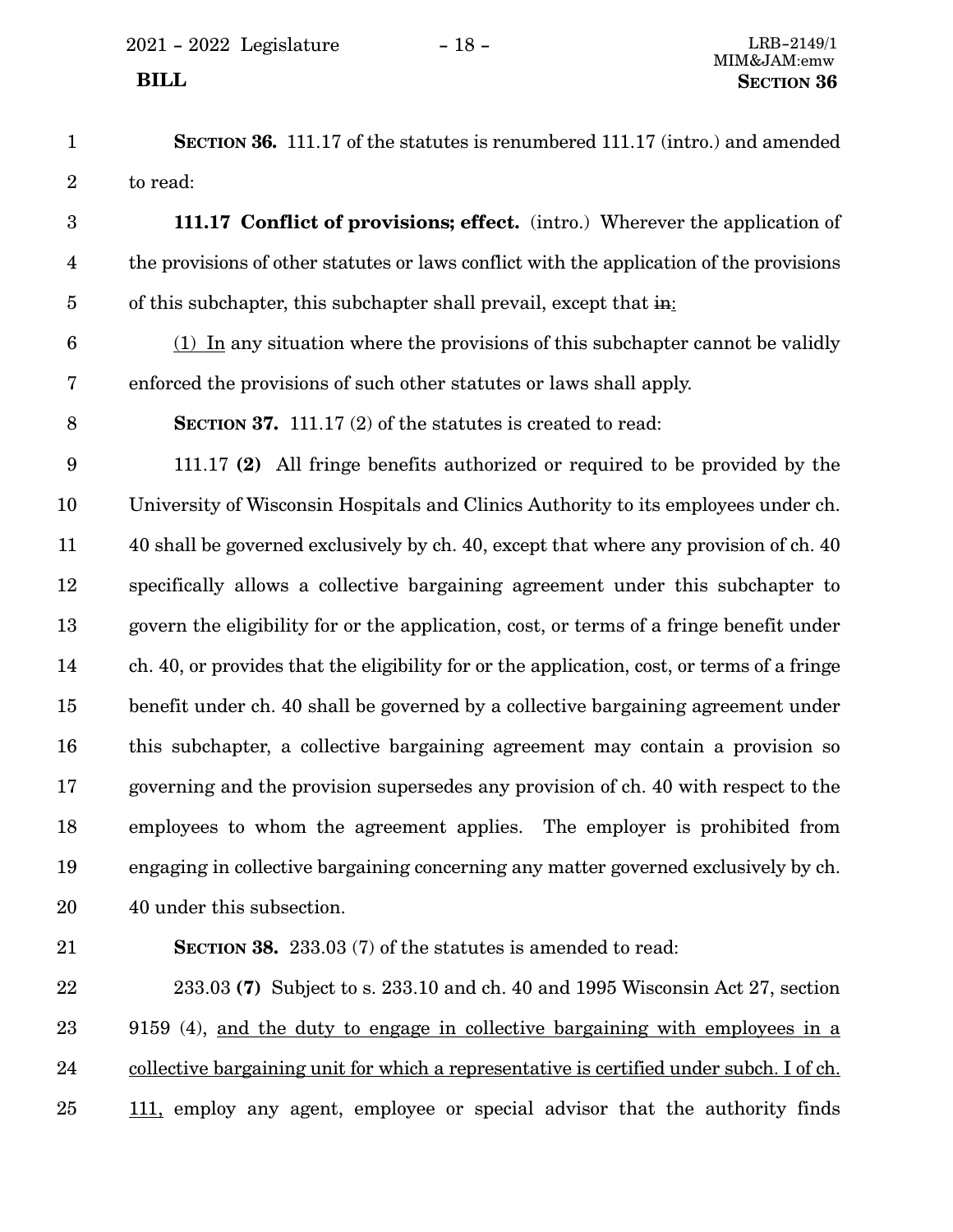$2021 - 2022$  Legislature  $-19 -$ 

necessary and fix his or her compensation and provide any employee benefits, including an employee pension plan. 1 2

**SECTION 39.** 233.04 (2e) of the statutes is created to read: 3

233.04 **(2e)** Allow representatives of collective bargaining units representing employees of the authority to present information for at least 30 minutes regarding the collective bargaining units, the selection of representatives, the work of the representatives, and the collective bargaining process at any mandatory orientation session provided by the authority to new employees. The authority shall provide 48 hours' notice of such a mandatory orientation session to representatives of each collective bargaining unit that represents employees of the authority. 4 5 6 7 8 9 10

11

15

**SECTION 40.** 233.04 (2m) of the statutes is created to read:

233.04 **(2m)** Provide an accurate list of all individuals employed by the authority to the employment relations commission and the representative of a collective bargaining unit when requested by the employment relations commission. 12 13 14

**SECTION 41.** 233.04 (2s) of the statutes is created to read:

233.04 **(2s)** Allow representatives of collective bargaining units representing employees of the authority to meet with employees of the authority during nonwork periods in building areas typically used by employees during nonwork periods, such as break rooms, conference rooms, and cafeterias, for organizing activity. Representatives of collective bargaining units representing employees of the authority shall provide notice to the authority of such a meeting at least 8 hours before such a meeting. Not more than 5 representatives of a collective bargaining unit may attend such a meeting. 16 17 18 19 20 21 22 23

**SECTION 42.** 233.10 (2) (intro.) of the statutes is amended to read: 24